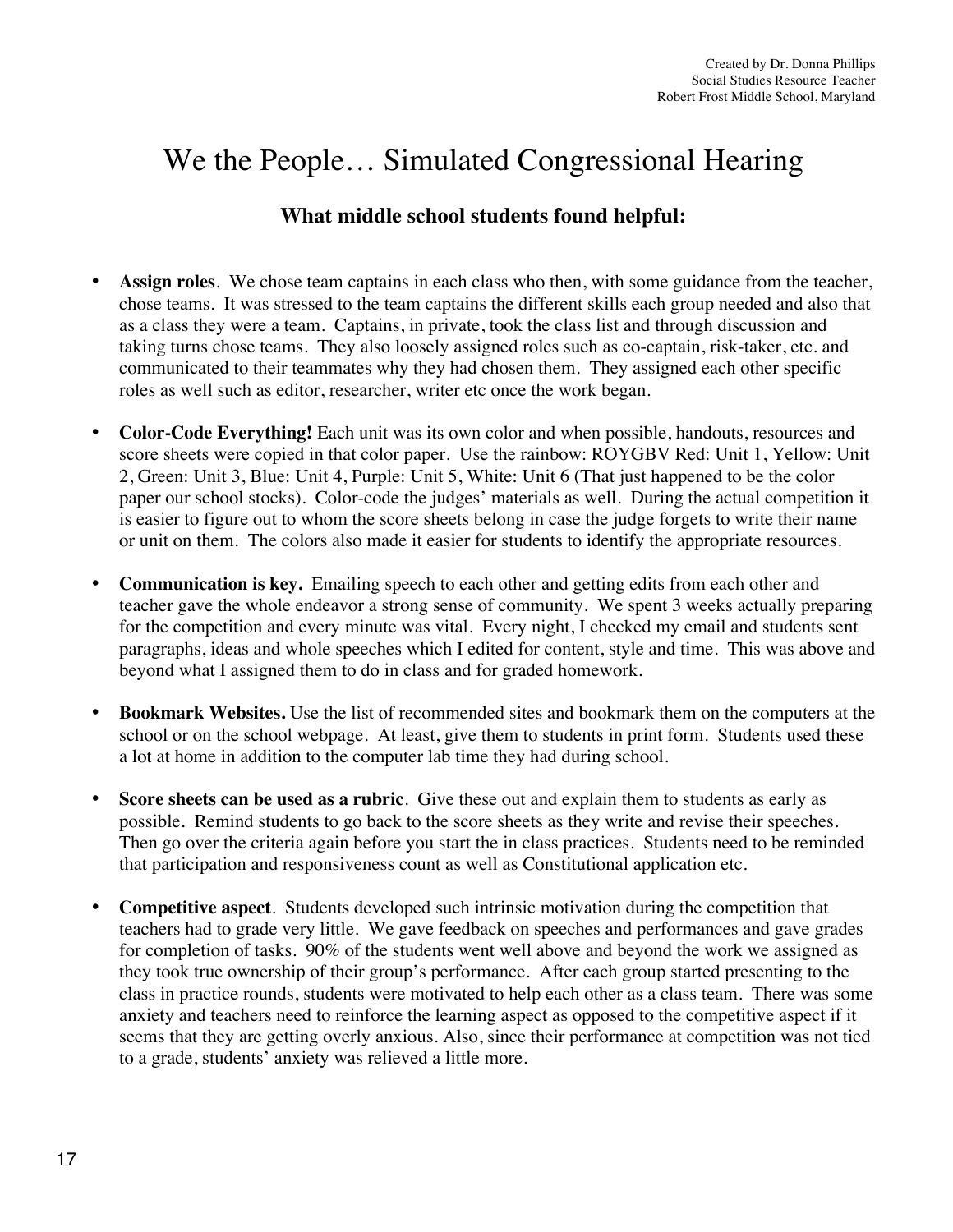- **Getting follow-up questions ahead of time to practice**. The single best way to prepare them was to type up the questions from the "Using and Review the Lesson" questions for each Unit. Students used these to grill each other and them selves on their knowledge of the unit. These are provided for you in the Teacher Resources. Stress that judges may ask ANY question and these questions are only for practicing answering on the spot.
- **Answering follow-up Q's in class as practice**. Students in other groups were in charge of asking questions for follow-up. This way, students listened to each other's speeches, saw what different groups did effectively, and gave each other meaningful feedback.
- **Where do judges get follow-up questions?** Students practiced with follow-up questions as indicated earlier but were still surprised when judges asked other questions. Teacher must emphasize that judges are allowed to ask anything they want within the scope of the unit.
- More than one student can answer a question. Students saw this first hand as they began practicing. Some teams had a signal system using body language to take turns answering questions.
- **Students can disagree with each other.** Some students were surprised to hear the other teams do this but emphasize to them that it is great to show both sides of an issue.
- **Build excitement!**
- $\triangleright$  Lunch time pep rally to draw team names
- $\triangleright$  Announce judges as they RSVP
- $\triangleright$  Post the team names and a countdown calendar around the school
- $\triangleright$  P.A. announcements
- $\triangleright$  Enlist support of other team members and Administration.
- $\triangleright$  8<sup>th</sup> grade mini-assembly to go over dress code and expectations.